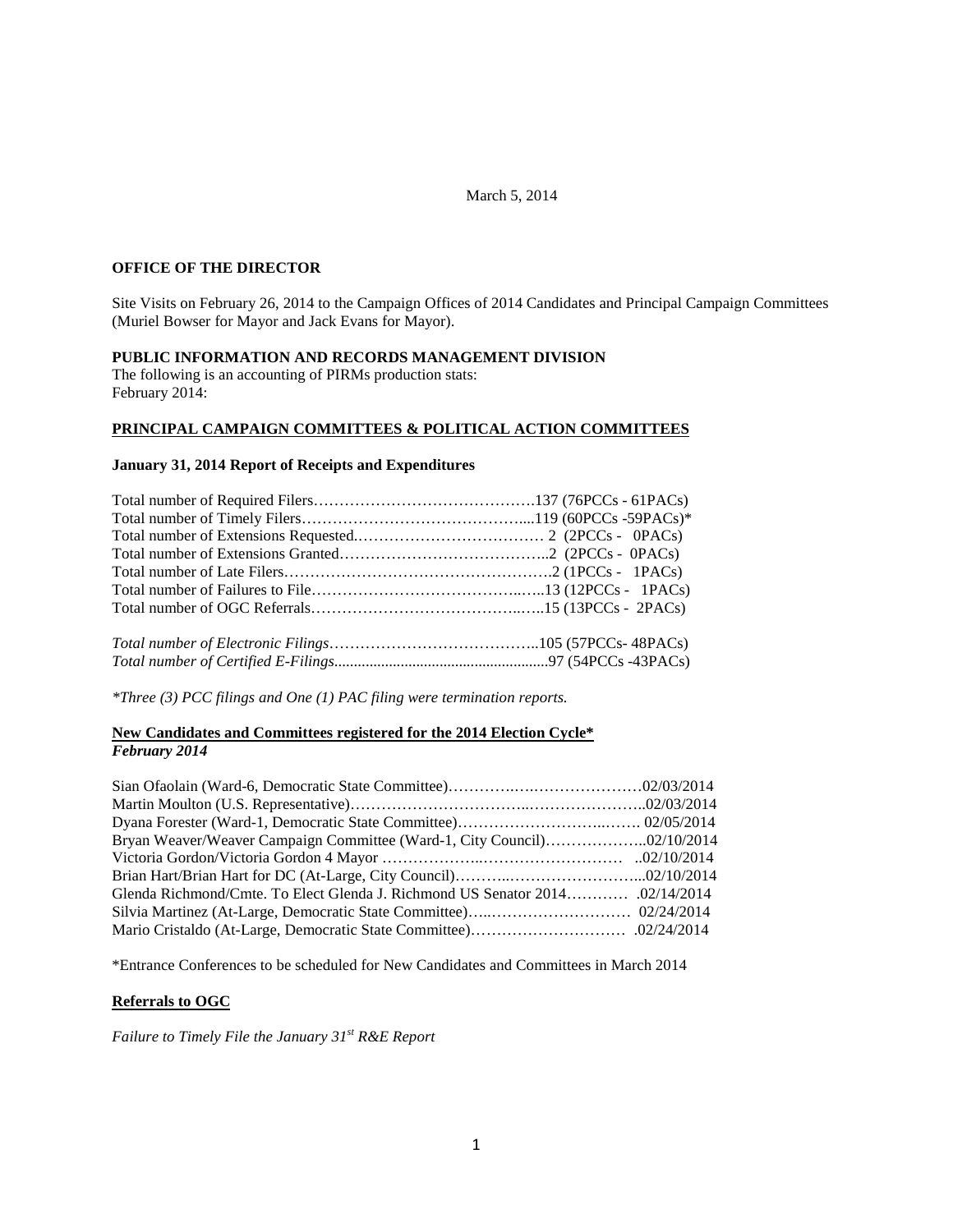### *PCCs* Committee to Re-elect U.S. Senator Strauss Treasurer, Richard Bianco

Carol Schwartz 2008 Treasurer, Juliette Smith

Friends of Tarek Stevens Treasurer, Tarek Stevens

Cmte. To Elect Villareal VJ Johnson Treasurer, Timothy Lewis

Cmte to Elect Ronald Moten for Ward 7 City Council Treasurer, Ronald Moten

Cmte. To Re-Elect Trayon White Treasurer, Trayon White

Cmte. to Elect Natalie Williams Treasurer, Natalie Williams

Patterson for Ward 8 Treasurer, Timothy Lewis

Cmte. to Elect Sekou Biddle At-Large Treasurer, Bandele McQueen

Biddle 2012 Treasurer, William Brown

Christian Carter for Mayor 2014 Treasurer, Noah Harmony Shoatz

Sewell for Mayor 2014 Treasurer, Otis Sution

Vote Valentine 2014 Treasurer, Justin Flemings

#### *PACs*

People for a Strong Society Treasurer, Ben Foshager

Washington DC Assoc. of Realtors Treasurer, Edward Krauze

*Failure to File Statement of Organization (Bank Account Info.)*

Kathy Henderson for Councilmember 2014 Treasurer, Kathy Henderson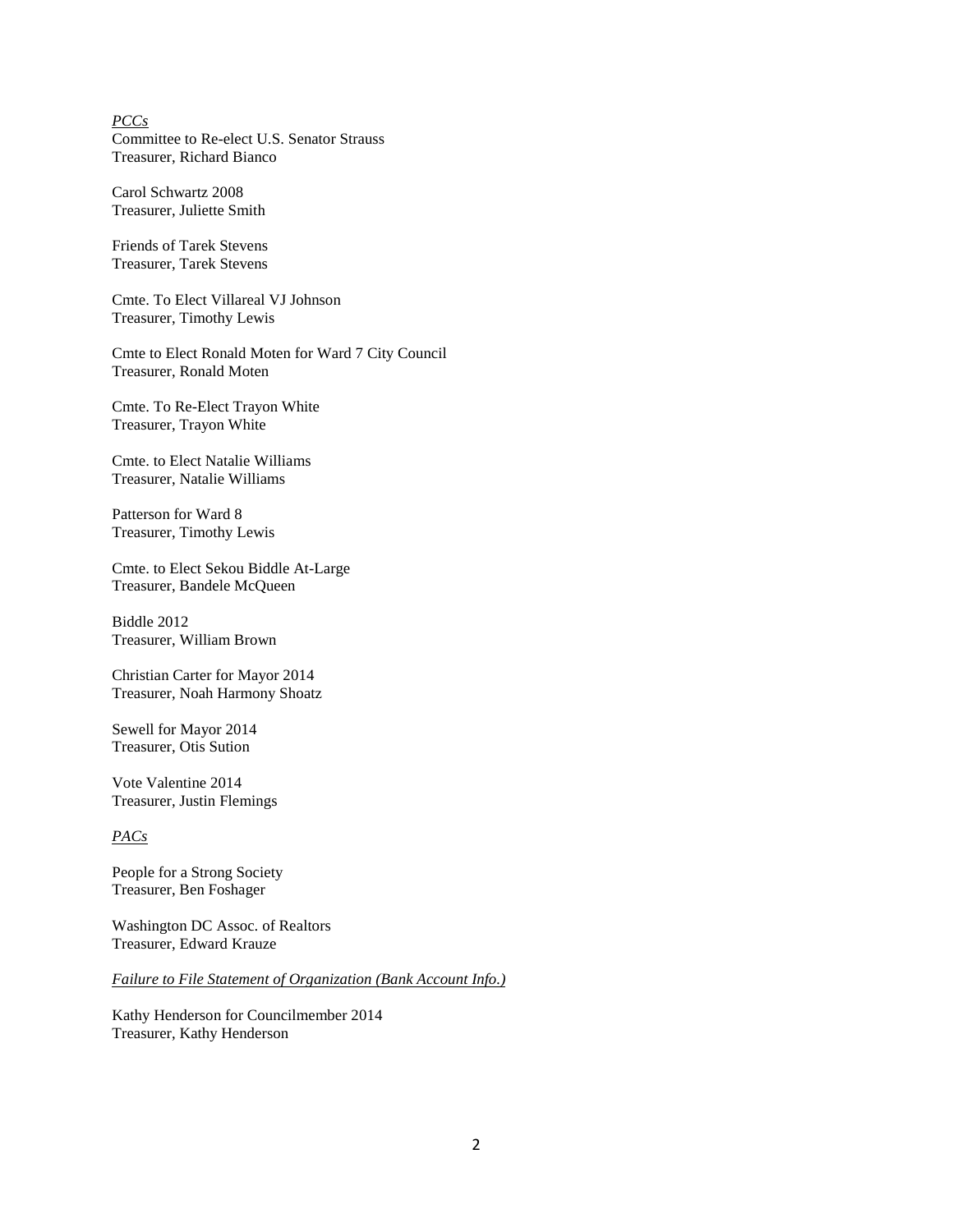### **REPORTS ANALYSIS AND AUDIT DIVISON**

The following is an accounting of RAAD's production stats:

## **Reviews Completed – 127**

## **Ongoing Audits:**

### **Full Field Audits**

- **-** Gray for Mayor
- **-** Bonds for Council

### **Periodic Random Audits**

**-** Caribbean-American PAC

### **Periodic Random Audits - Candidates Registered for the Upcoming Election (2014)**

- **-** Brianne for DC
- **-** Reta Jo Lewis for Mayor
- **-** Bowser for Mayor
- **-** Cheh 2014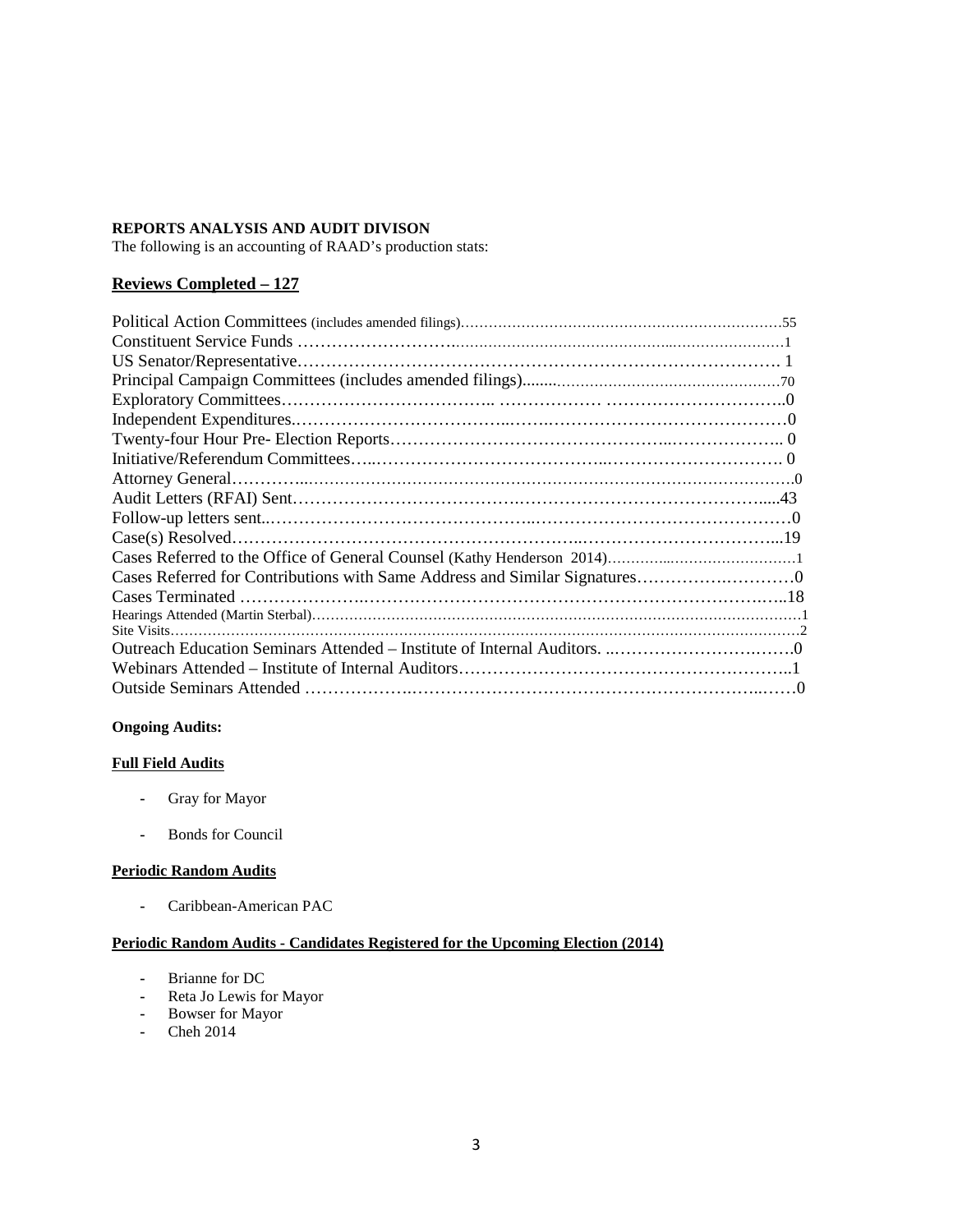# **OFFICE OF THE GENERAL COUNSEL**

# 2014 MONTHLY IN-TAKE/OUTPUT REPORT

# OFFICE OF GENERAL COUNSEL

|                          | January | February         | March | April | May | June |  |
|--------------------------|---------|------------------|-------|-------|-----|------|--|
| <b>Opinion Request</b>   |         | $\mathbf 1$      |       |       |     |      |  |
| Received                 |         |                  |       |       |     |      |  |
| <b>Opinion Request</b>   |         | $\mathbf 0$      |       |       |     |      |  |
| Completed                |         |                  |       |       |     |      |  |
| Complaints               |         | $\pmb{0}$        |       |       |     |      |  |
| Received                 |         |                  |       |       |     |      |  |
| <b>Internal Queries</b>  |         | 9                |       |       |     |      |  |
|                          |         |                  |       |       |     |      |  |
| Preliminary              |         | $\pmb{0}$        |       |       |     |      |  |
| Investigations           |         |                  |       |       |     |      |  |
| Initiated                |         |                  |       |       |     |      |  |
| Preliminary              |         | $\mathbf 0$      |       |       |     |      |  |
| Investigations           |         |                  |       |       |     |      |  |
| Orders Issued            |         |                  |       |       |     |      |  |
| Full Investigations      |         | $\pmb{0}$        |       |       |     |      |  |
| Initiated                |         |                  |       |       |     |      |  |
| Full Investigations      |         | $\boldsymbol{0}$ |       |       |     |      |  |
| Orders Issued            |         |                  |       |       |     |      |  |
| <b>Informal Hearings</b> |         | 17               |       |       |     |      |  |
| Referred                 |         |                  |       |       |     |      |  |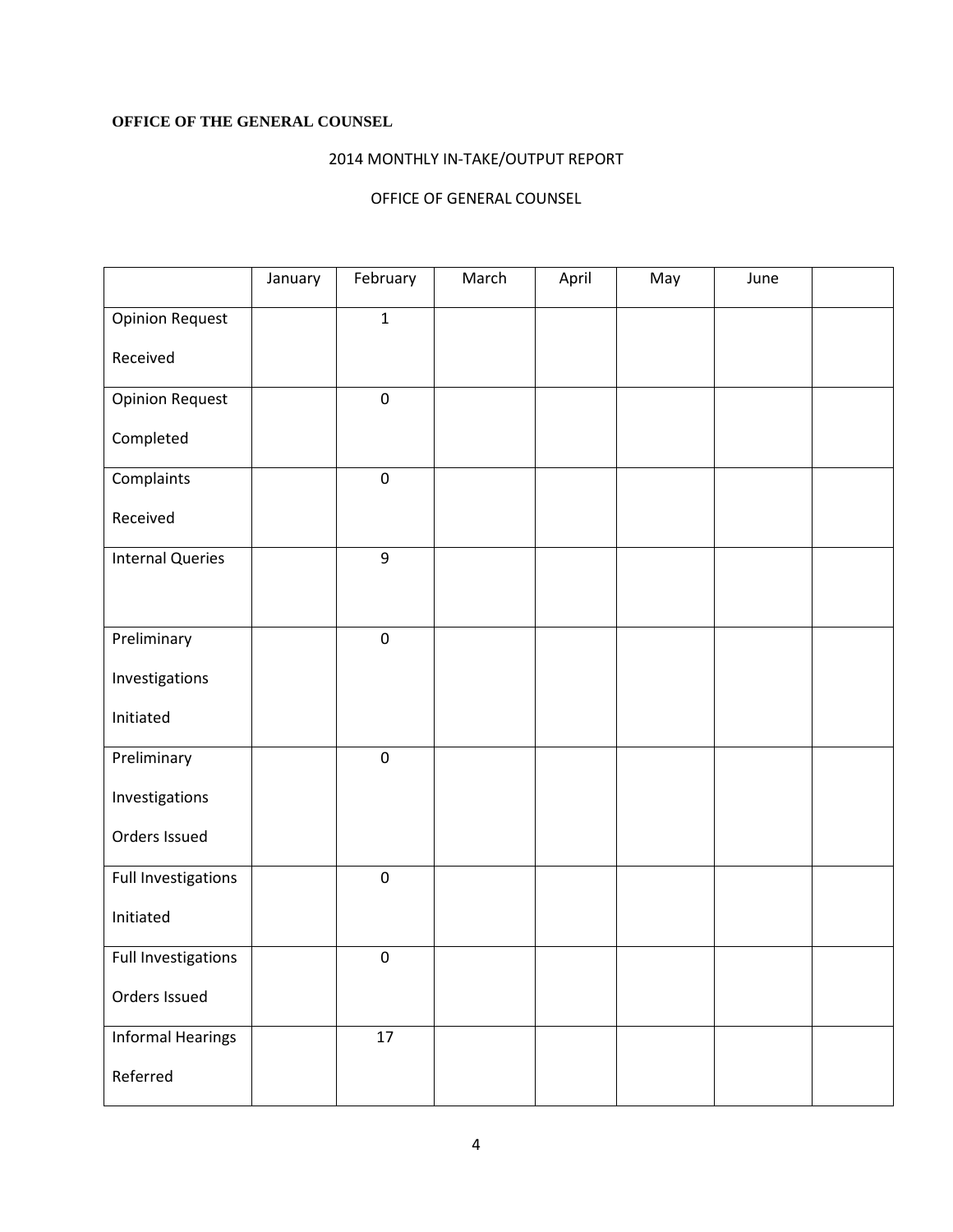| <b>Informal Hearings</b> | 6    |  |  |  |
|--------------------------|------|--|--|--|
| Completed                |      |  |  |  |
| <b>Informal Hearings</b> | $9*$ |  |  |  |
| Orders Issued            |      |  |  |  |
| Petitions for            | 5    |  |  |  |
| Enforcement              |      |  |  |  |
| Referrals to BOE         |      |  |  |  |

\*This figure represents 5 Failure to Timely File orders in which \$3,450.00 in fines were imposed, 1 Failure to Timely File order in which no fine was imposed, 1 RFAI order in which a fine of \$1,150.00 was imposed and 2 RFAI orders in which no fines were imposed.

Board Statistics for February, 2014

Board Meeting March 5, 2014

# 1. Actual Matters referred

**PIRM**

| <b>PCC</b>                  | 14             |  |
|-----------------------------|----------------|--|
| PAC's                       | $\overline{2}$ |  |
| ANC's                       | 0              |  |
| <b>Constituent Services</b> | 0              |  |
| Statehood Fund              |                |  |

## **RAAD**

| <b>PCC</b>                  |   |
|-----------------------------|---|
| PAC's                       | 0 |
| <b>Constituent Services</b> | 0 |
| Statehood Fund              |   |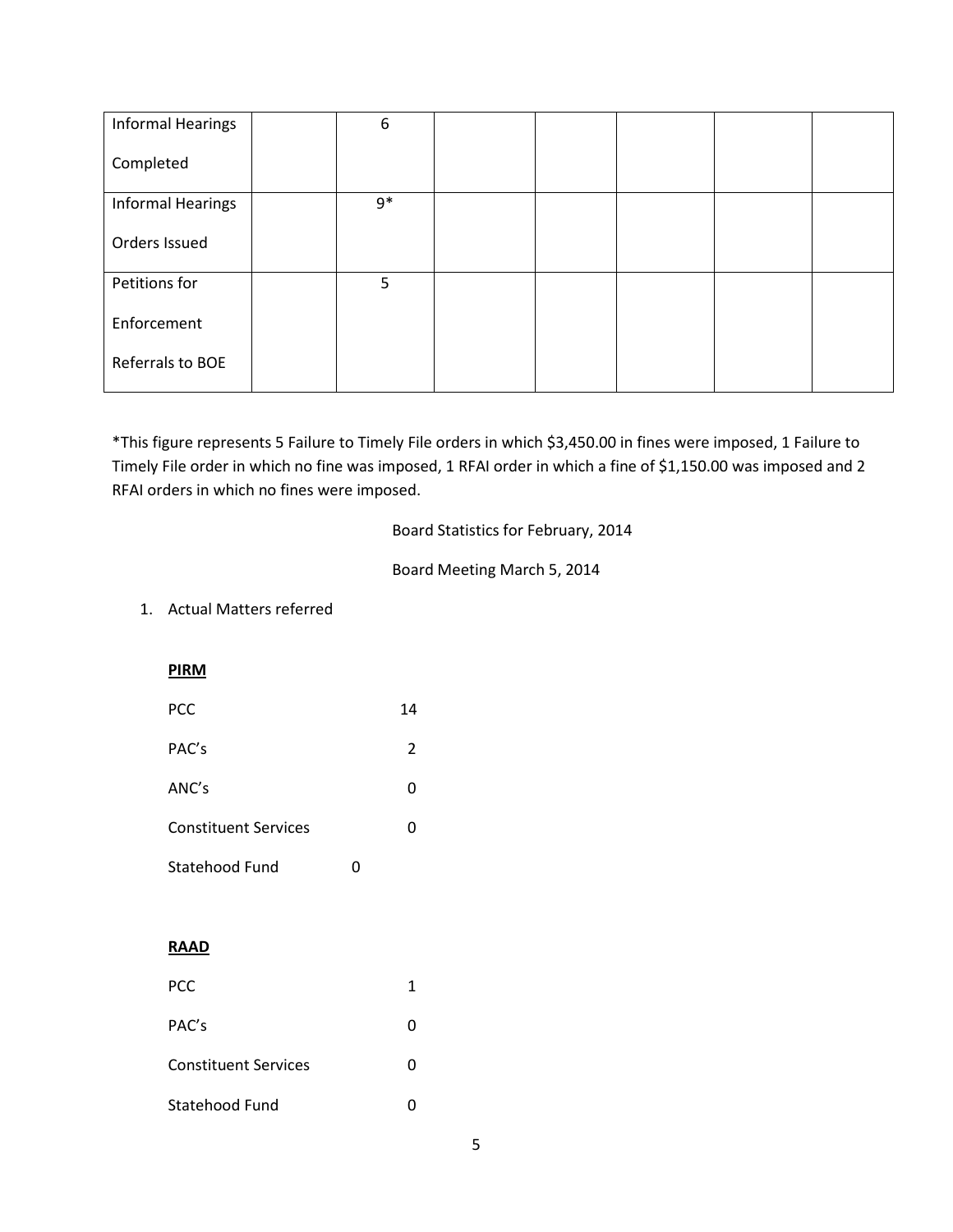| 2.             | <b>Notices of Hearings</b><br><b>First Notices</b>                                              | 15<br>11    |                                                                                                                                                                                                      |
|----------------|-------------------------------------------------------------------------------------------------|-------------|------------------------------------------------------------------------------------------------------------------------------------------------------------------------------------------------------|
|                | <b>Second Notices</b>                                                                           | 4           |                                                                                                                                                                                                      |
| 3.<br>4.<br>5. | Notices and Orders Vacated<br><b>Hearings Conducted</b><br><b>Orders which imposed</b><br>fines | 0<br>6<br>6 |                                                                                                                                                                                                      |
|                | 6. Fines imposed                                                                                |             | \$500.00 Vote Valentine<br>\$100.00 Bruce Majors<br>\$1,600.00 Sewell for Mayor<br>\$200.00 Youth Action PAC<br>\$1,050.00 Libertarian PAC<br>\$1,150.00 Nestor for Mayor                            |
|                | 7. Fines collected                                                                              |             | \$500.00<br>(1) \$500.00 Committee to Elect Perry Redd                                                                                                                                               |
| 8.             | Investigations completed<br>Orders issued                                                       | 0           |                                                                                                                                                                                                      |
| 9.             | <b>Petitions for Enforcement</b>                                                                | 5           |                                                                                                                                                                                                      |
|                | 10. Outstanding Fines                                                                           |             | \$49,750.00<br>(1) \$45,00.00 Kwame for Chair<br>(2) \$1,700.00 Frank Sewell for Mayor<br>(3) \$1,800.00 Friends of Tarek Stevens<br>(4) \$1,100.00 Nestor for Mayor<br>(5) \$150.00 Tim Clark (ANC) |
|                |                                                                                                 |             | <b>LIST OF OPEN OCF INVESTIGATIONS</b><br>March 5, 2014                                                                                                                                              |
|                | OCF FI 2011-103                                                                                 | Respondent: | Complainant: Internally Generated March 15, 2011<br>Sulaimon Brown for Mayor                                                                                                                         |
|                |                                                                                                 | Infraction: | Principal Campaign Committee<br><b>Reporting Violations</b>                                                                                                                                          |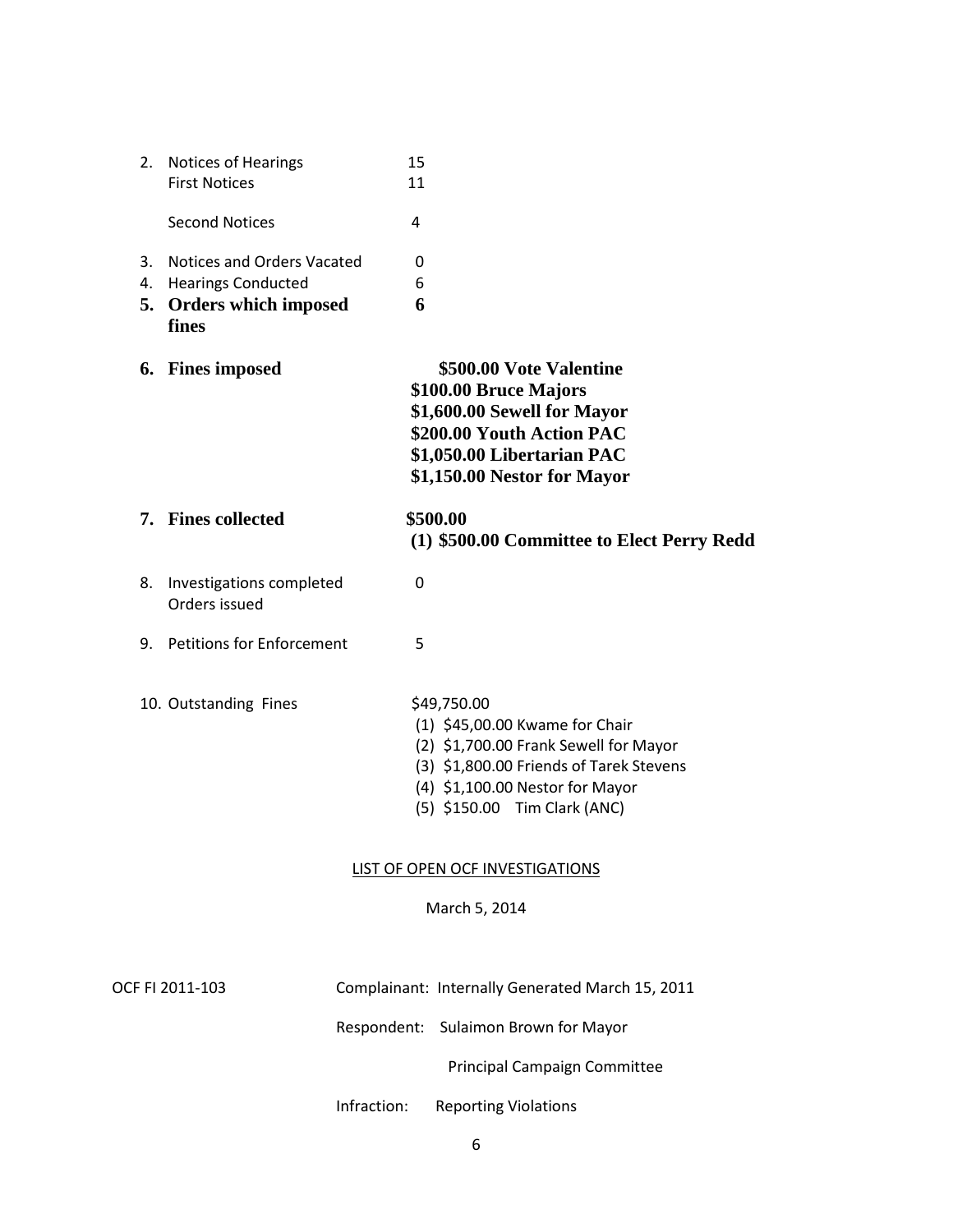| Status: | Due to current criminal investigations             |
|---------|----------------------------------------------------|
|         | the Sulaimon Brown for Mayor investigation remains |
|         | ongoing                                            |

| OCF FI 2011-104 |             | Complainant: Internally Generated March 15, 2011      |
|-----------------|-------------|-------------------------------------------------------|
|                 |             | Respondent: Gray for Mayor                            |
|                 |             | <b>Principal Campaign Committee</b>                   |
|                 | Infraction: | <b>Reporting Violations</b>                           |
|                 | Status:     | Due to current criminal investigations                |
|                 |             | the Gray for Mayor 2010 investigation remains ongoing |
|                 |             |                                                       |

| OCF FI 2013-013 |             | Complainant: Internally Generated June 24, 2013 |
|-----------------|-------------|-------------------------------------------------|
|                 |             | Respondent: Lee Calhoun                         |
|                 | Infraction: | Campaign contribution violations                |
|                 | Status:     | Due to current criminal investigations          |
|                 |             | the Lee Calhoun investigation remains ongoing   |
|                 |             |                                                 |
| OCF FI 2013-014 |             | Complainant: Internally Generated June 24, 2013 |

|               | Respondent: Stanley Straughter                       |
|---------------|------------------------------------------------------|
| Infraction:   | Campaign contribution violations                     |
| <b>Status</b> | Due to current criminal investigations               |
|               | the Stanley Straughter investigation remains ongoing |